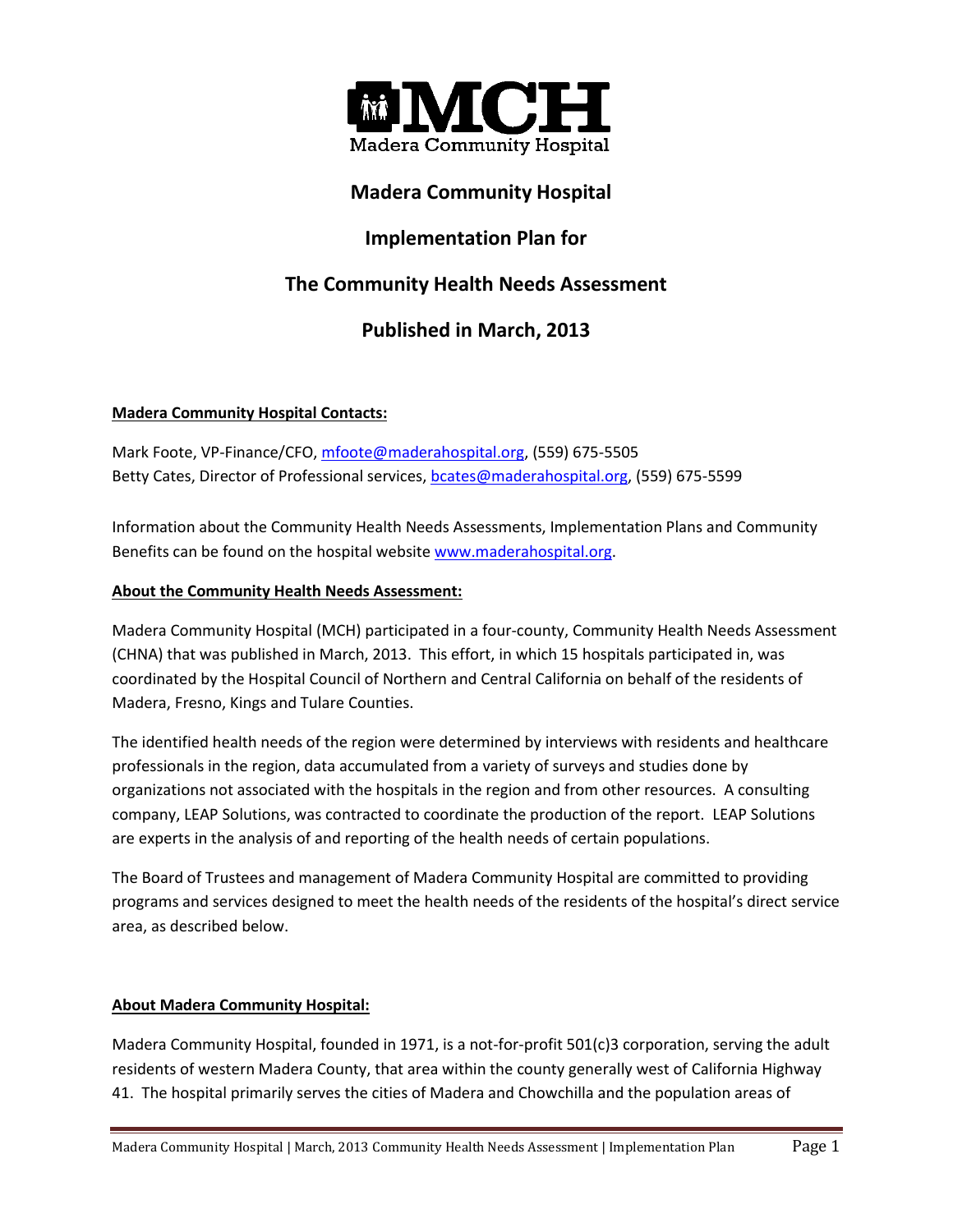Madera Ranchos, Bonadelle Ranchos, Ripperdan and Berenda, along with the rural areas of the western portion of the county. The hospital also provides services secondarily to many areas of western Fresno County. Other regional hospitals generally service the residents of eastern Madera County and surrounding areas.

Madera Community Hospital is the only hospital located in the county providing services to adult residents. Childrens' Hospital Central California is also located in the county and primarily serves newborn and adolescent patients of a large regional area.

Madera Community Hospital provides basic emergency services, inpatient medical and surgical care, intensive & critical care inpatient services, obstetrics, outpatient surgery, laboratory and imaging services and primary care and specialty physician care in several Rural Health Clinic locations.

The Board of Trustees of Madera Community Hospital oversees the services provided to the residents and works with the hospital management to allocate financial and human resources to meet these needs. The Board of Trustees adopted the CHNA and Implementation Plan on June 17, 2013.

As a not-for-profit organization, Madera Community Hospital provides care to all who seek it, regardless of their ability to pay. Through our financial assistance (charity care) program, many patients receive discounted or free care, based on their family income level. The hospital participates in the Child Health and Disability Prevention Program (CHDP), the Cancer Detection Program (CDP) and the Vaccines for Children program, which allows for immunizations to be given at no cost.

## **The Implementation Plan:**

This Implementation Plan (IP) describes the ongoing programs and new initiatives put in place by Madera Community Hospital to address the identified health needs of the residents of our direct service area.

The priority health needs identified in the CHNA were:

- Obesity
- Mental Health
- Access to Care
- Poor General Health
- Immunizations

These items are specifically addressed later in this report.

Other factors identified in the CHNA that are outside the scope of services provided by Madera Community Hospital are:

- Lack of Physical Activity and Access to Fitness Facilities
- Tobacco Use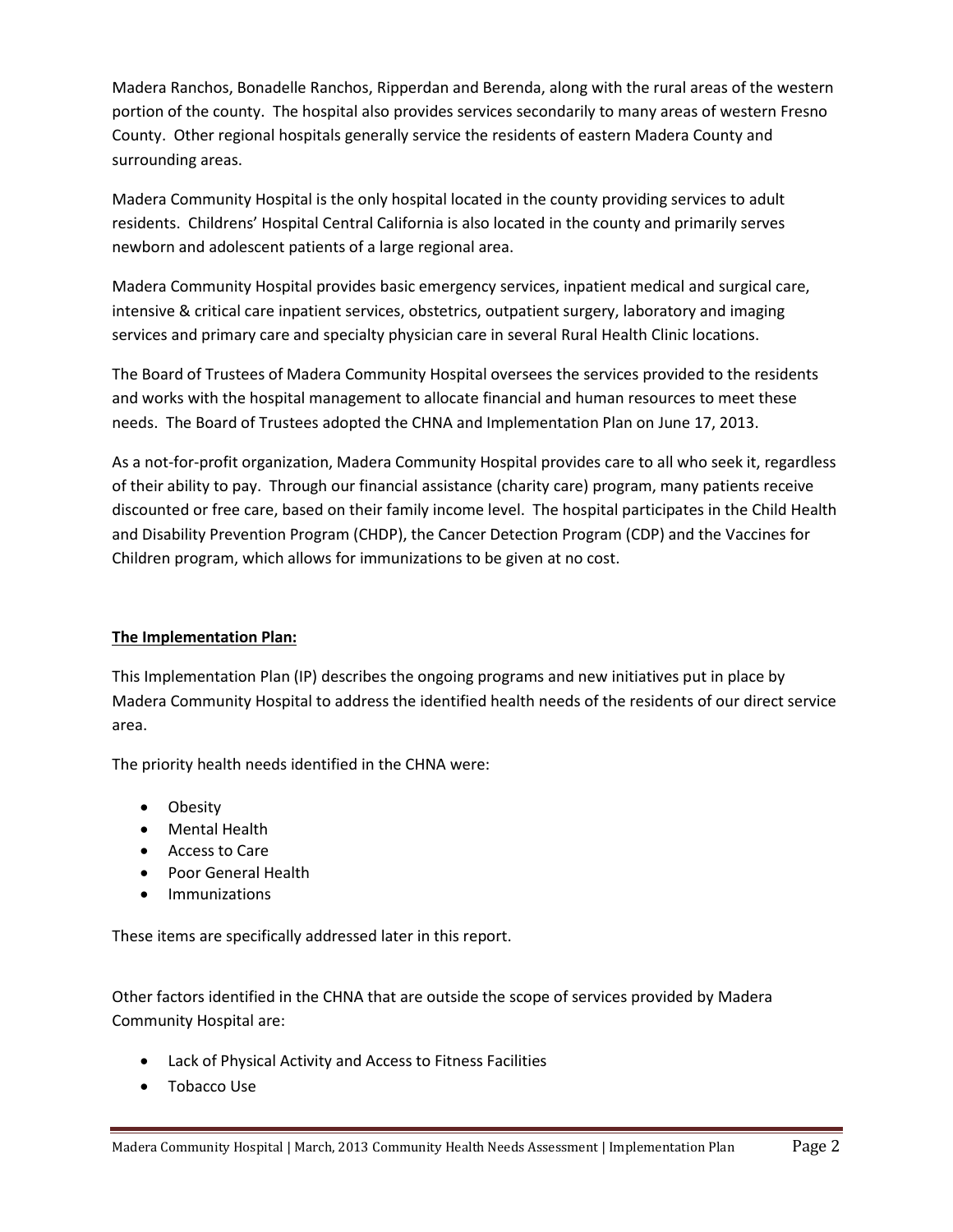- Substance Abuse
- Responsible Sexual Behavior
- Excessive Violence Within the Community
- **•** Environmental Quality
- General Education

Madera Community Hospital supports the work being done to address these socio-economic challenges and in some cases is directly involved with treating health issues resulting from them. Even though some of these items are outside the scope of a hospital's services, Madera Community Hospital supports those local programs and initiatives aimed at solving these matters.

## **Madera Community Hospital has specifically addressed the following health needs recapped on the prior page from the CHNA for the residents of its service area:**

#### **Obesity:**

MCH, mainly through it outpatient clinics, is offering expanded education and other assistance to patients struggling with obesity. Weight, through the use of the Body Mass Index (BMI), is measured, tracked, assessed and discussed with all patients during visits to our facilities.

The employees of the hospital have access to an annual "biggest loser" contest where the hospital hosts a weight watchers program to help employees reduce their weight.

In the hospital cafeteria, a fit meal, with 500 calories or less, is offered as an alternative to traditional hospital foods. More lower calorie foods items are being introduced in the future to provide alternatives to traditional foods served in a hospital setting. A monthly "lunch and learn" with a dietitian is also held to help expand the understanding of certain dietary approaches to loosing weight. Inpatients have access to a Registered Dietitian for education on diet and obesity. The hospital supports a "Walk with a DOC" program with a local cardiologist that gives the opportunity to communicate and walk with a doctor once a month. They discuss the benefits of walking and weight control and their overall effect on good general health.

Representatives from the hospital's clinics and registered dietician program participate in local health fairs, flea markets and other community gatherings to distribute health-related educational materials. The hospital plans to expand on the participation at these events.

Since diabetes goes hand-in-hand with being overweight, MCH offers diabetes education to our inpatients. In the hospital's Rural Health Clinics a "sweet success" program if offered to diabetic and pregnant females. This program is designed to promote improved pregnancy outcomes for high risk pregnant women with pre-existing diabetes and women who develop diabetes while pregnant, or have gestational diabetes. The outpatient clinics monitor diabetic patients HgbA1Cs and focus their efforts on keeping this within the acceptable range.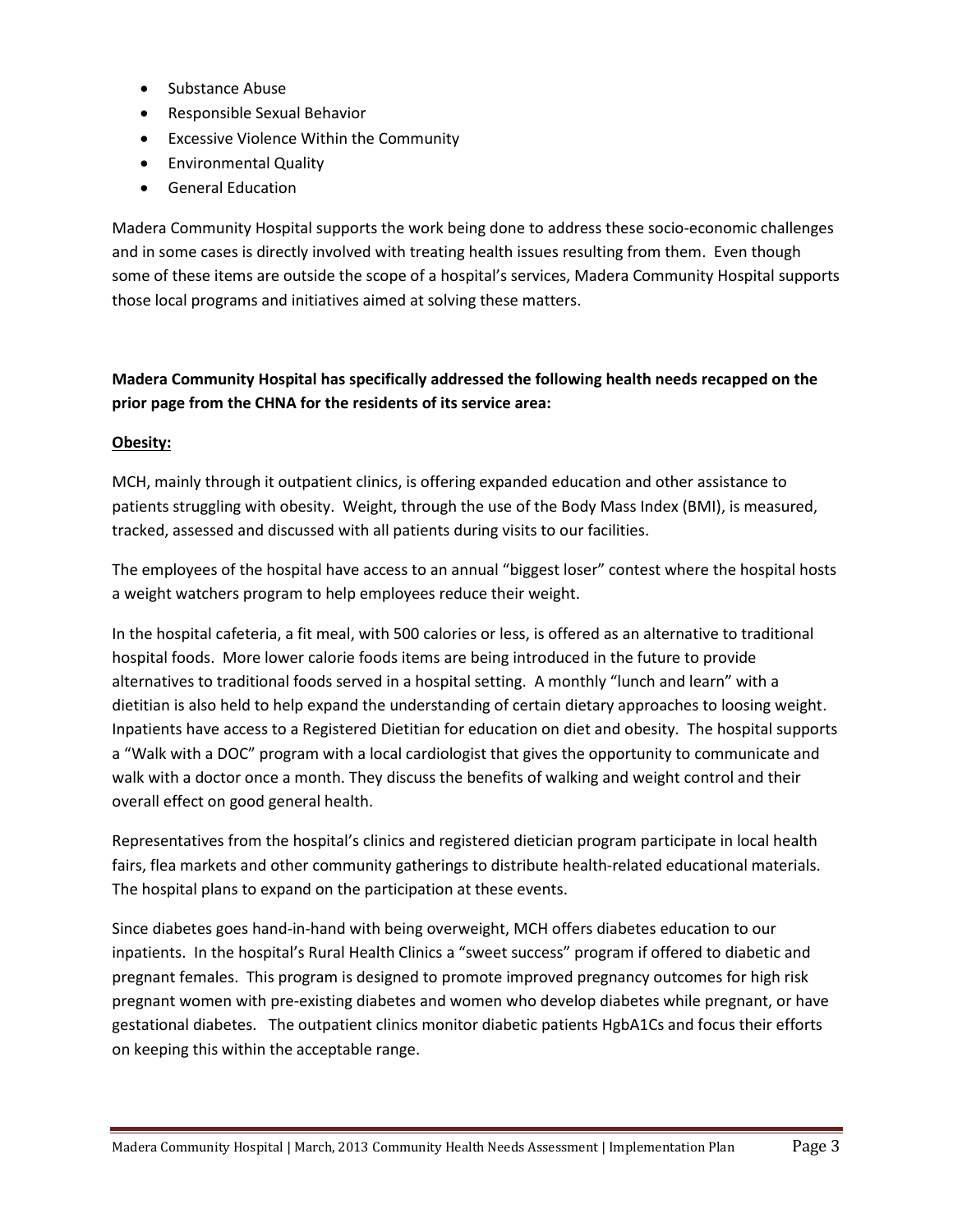#### **Mental Health:**

Mental and Behavioral health illnesses have increased in Central California over the years. Since much of these issues happen in a crisis, the hospital offer crisis intervention is its Emergency Room (ER). The Madera County Department of Behavioral Health staffs crisis intervention workers during certain hours of the day in the hospital emergency room to evaluate people who come in or are brought in that are in mental health crisis.

In the hospital's Rural Health Clinics Licensed Clinical Social Workers are employed to provide counseling and clinical social work services as needed to the patients.

Providers in the hospital Rural Health Clinics also treat patients for non-emergent mental health disorders and are able to provide these patients with their medications in collaboration with their mental health counselor. These providers will also, where appropriate, send prescriptions electronically to the patient's preferred pharmacy to aid them in obtaining these medications on a consistent basis.

The hospital hosts a periodic multi-disciplinary team meeting made up of representatives of the County Behavioral Health Department, local law enforcement agencies, the Madera County Jail and others to discuss the behavioral health challenges that exist in the area and to find solutions to them. These meeting are planned to be expanded in the future.

#### **Access to Care:**

Madera Community Hospital operates a Level 1–Basic Emergency Department that is open 24 hours per day, every day, for emergency services. Madera Community Hospital has two Rural Health Clinics, located in Madera and Chowchilla, that provide primary and specialty care to residents of western Madera County. Extended hours and weekend hours at available at both locations. Since many doctors in the area do not accept Medi-Cal patients in their practices, services to such patients are mainly taken care of through the clinic network, including the hospital's clinics and those operated by Darin M. Camarena Health Centers.

For those patients requiring care that cannot be provided in Madera, arrangements exist where these patients can be transferred safely to a hospital that can treat them. Many patients are transferred to Community Regional Medical Center, the areas trauma designated hospital in downtown Fresno, or to Children's Hospital Central California located in Madera County.

Madera Community Hospital operates a Children's Visitor Center on its main campus, a place where patients and visitors can leave their children for short periods while on campus for services. This allows patients to freely schedule services without the burden of finding childcare.

The hospital has arrangements available for interpreting services to those patients where English is not their preferred language. This service allows the patient to communicate with the caregiver about their health issues so that treatment is not delayed.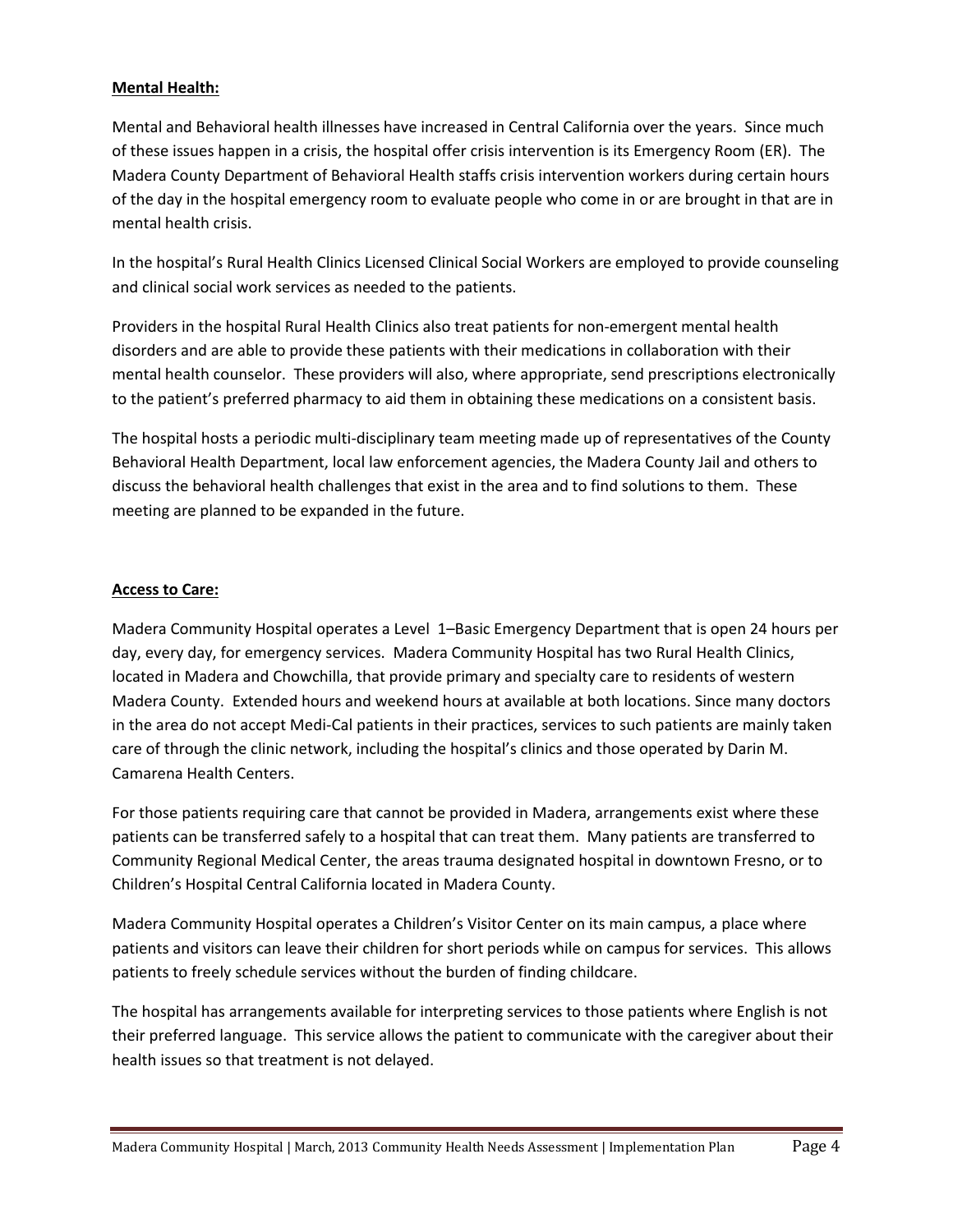Madera Community Hospital also has plans to recruit more physicians to the community to add additional choices for local residents or to be in place as older physicians retire from practice. Although a lengthy process, the hospital is committed to increasing the number of physicians treating patients in the area served.

The hospital also provides parking and hook-ups for RVs for those families that may want to stay on campus temporarily while a family member is being treated in the hospital.

#### **Poor General Health:**

Madera Community Hospital believes that educating patients and their families improves patient health outcomes, promotes recovery and independence. Promoting health maintenance allows patients and families to be involved in their healthcare. The hospital employs a full time Nurse Educator for hospital inpatients. Pre-operative nurses and post-operative nurses provide education to surgical patients to improve their recovery and increase the likelihood of positive outcomes. The hospital's Rural Health Clinics offer education on disease processes and wellness. The hospital subscribes to A.D.A.M. education which is the leader in innovative content and curriculum resources for teaching and learning about the human body and improving health literacy.

Representatives from the hospital's clinics participate in local health fairs, flea markets and other community gatherings to distribute health-related educational materials. The hospital, on occasion, hosts health fairs open to the public on its main campus. Diabetes screening, blood pressure screenings, diet, body mass index (BMI) screenings, strength screenings and health education is usually offered at these events.

The hospital also provides or supports educational programs such as CPSP/Baby Steps, childbirth classes and a Better Breathers Club.

Madera is part of the Mobilizing for Action Through Planning & Partnership (MAPP) Steering Committee, sponsored by the Madera County Public Health Department. This committee works to provide a common goal and survey and prioritize current health issues in the community and ways to improve them.

Madera Community Hospital became a tobacco-free campus on April 1, 2014. The hospital promotes a tobacco-free lifestyle and helps promote this throughout the community.

Madera Community Hospital publishes a quarterly newsletter – InTouch, offering health tips and focuses on certain physicians in the community. The hospital also has information on its website [\(www.maderahosptial.org\)](http://www.maderahosptial.org/) with access to physicians and health resources available to all who seek this information.

The hospital also has staff speak at service clubs about services available in the community and other health related matters.